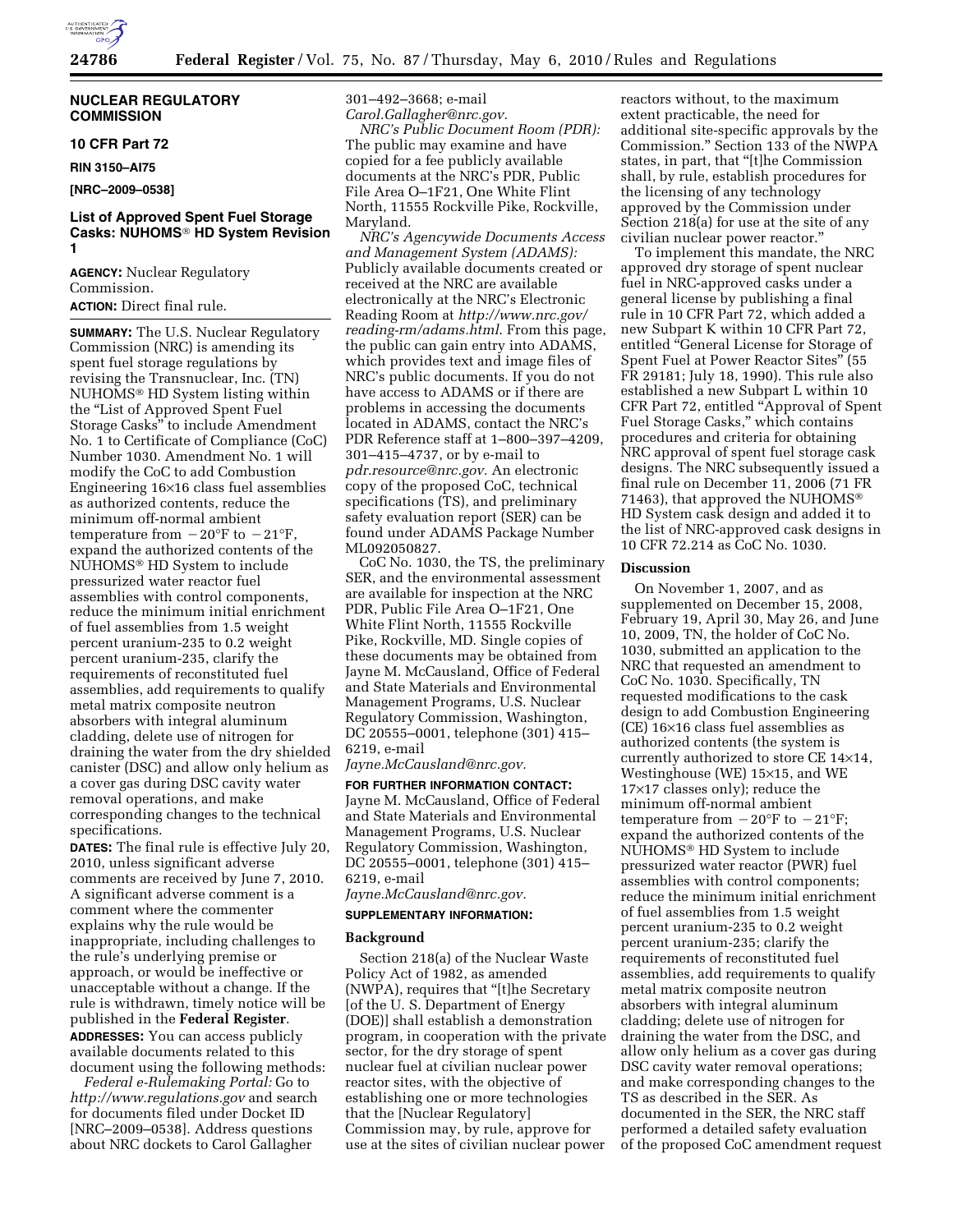and found that an acceptable safety margin is maintained. In addition, the NRC staff has determined that there continues to be reasonable assurance that public health and safety will be adequately protected.

This direct final rule revises the NUHOMS® HD System listing in 10 CFR 72.214 by adding Amendment No. 1 to CoC No. 1030. The amendment consists of the changes described above, as set forth in the revised CoC and TS. The particular TS which are changed are identified in the SER.

The amended NUHOMS® HD System cask design, when used under the conditions specified in the CoC, the TS, and NRC regulations, will meet the requirements of Part 72; thus, adequate protection of public health and safety will continue to be ensured. When this direct final rule becomes effective, persons who hold a general license under 10 CFR 72.210 may load spent nuclear fuel into NUHOMS® HD System casks that meet the criteria of Amendment No. 1 to CoC No. 1030 under 10 CFR 72.212.

#### **Discussion of Amendments by Section**

#### **Section 72.214 List of approved spent fuel storage casks.**

Certificate No. 1030 is revised by adding the effective date of Amendment Number 1.

#### **Procedural Background**

This rule is limited to the changes contained in Amendment 1 to CoC No. 1030 and does not include other aspects of the NUHOMS® HD System. The NRC is using the "direct final rule procedure" to issue this amendment because it represents a limited and routine change to an existing CoC that is expected to be noncontroversial. Adequate protection of public health and safety continues to be ensured. The amendment to the rule will become effective on July 20, 2010. However, if the NRC receives significant adverse comments on this direct final rule by June 7, 2010, then the NRC will publish a document that withdraws this action and will subsequently address the comments received in a final rule as a response to the companion proposed rule published elsewhere in this issue of the **Federal Register**. Absent significant modifications to the proposed revisions requiring republication, the NRC will not initiate a second comment period on this action.

A significant adverse comment is a comment where the commenter explains why the rule would be inappropriate, including challenges to the rule's underlying premise or approach, or would be ineffective or

unacceptable without a change. A comment is adverse and significant if:

(1) The comment opposes the rule and provides a reason sufficient to require a substantive response in a notice-andcomment process. For example, a substantive response is required when:

(a) The comment causes the NRC staff to reevaluate (or reconsider) its position or conduct additional analysis;

(b) The comment raises an issue serious enough to warrant a substantive response to clarify or complete the record; or

(c) The comment raises a relevant issue that was not previously addressed or considered by the NRC staff.

(2) The comment proposes a change or an addition to the rule, and it is apparent that the rule would be ineffective or unacceptable without incorporation of the change or addition.

(3) The comment causes the NRC staff to make a change (other than editorial) to the rule, CoC, or TS.

#### **Voluntary Consensus Standards**

The National Technology Transfer and Advancement Act of 1995 (Pub. L. 104–113) requires that Federal agencies use technical standards that are developed or adopted by voluntary consensus standards bodies unless the use of such a standard is inconsistent with applicable law or otherwise impractical. In this direct final rule, the NRC will revise the NUHOMS® HD System cask design listed in § 72.214 (List of NRC-approved spent fuel storage cask designs). This action does not constitute the establishment of a standard that contains generally applicable requirements.

### **Agreement State Compatibility**

Under the ''Policy Statement on Adequacy and Compatibility of Agreement State Programs'' approved by the Commission on June 30, 1997, and published in the **Federal Register** on September 3, 1997 (62 FR 46517), this rule is classified as Compatibility Category ''NRC.'' Compatibility is not required for Category ''NRC'' regulations. The NRC program elements in this category are those that relate directly to areas of regulation reserved to the NRC by the Atomic Energy Act of 1954, as amended (AEA), or the provisions of Title 10 of the Code of Federal Regulations. Although an Agreement State may not adopt program elements reserved to NRC, it may wish to inform its licensees of certain requirements via a mechanism that is consistent with the particular State's administrative procedure laws but does not confer regulatory authority on the State.

## **Plain Language**

The Presidential Memorandum, ''Plain Language in Government Writing,'' published June 10, 1998 (63 FR 31883), directed that the Government's documents be in clear and accessible language. The NRC requests comments on this direct final rule specifically with respect to the clarity and effectiveness of the language used. Comments should be sent to the address listed under the heading **ADDRESSES**, above.

### **Finding of No Significant Environmental Impact: Availability**

Under the National Environmental Policy Act of 1969, as amended, and the NRC regulations in Subpart A of 10 CFR Part 51, the NRC has determined that this rule, if adopted, would not be a major Federal action significantly affecting the quality of the human environment and, therefore, an environmental impact statement is not required. The NRC has prepared an environmental assessment and, on the basis of this environmental assessment, has made a finding of no significant impact. This rule will amend the CoC for the NUHOMS® HD System cask design within the list of approved spent fuel storage casks that power reactor licensees can use to store spent fuel at reactor sites under a general license. The amendment will add CE 16x16 class fuel assemblies as authorized contents; reduce the minimum offnormal ambient temperature from  $-20$ °F to  $-21$ °F; expand the authorized contents of the NUHOMS® HD System to include PWR fuel assemblies with control components; reduce the minimum initial enrichment of fuel assemblies from 1.5 weight percent uranium-235 to 0.2 weight percent uranium-235; clarify the requirements of reconstituted fuel assemblies; add requirements to qualify metal matrix composite neutron absorbers with integral aluminum cladding; delete use of nitrogen for draining the water from the DSC, and allow only helium as a cover gas during DSC cavity water removal operations; and make corresponding changes to the TS as described in the SER.

The environmental assessment and finding of no significant impact on which this determination is based are available for inspection at the NRC Public Document Room, Public File Area O–1F21, One White Flint North, 11555 Rockville Pike, Rockville, MD. Single copies of the environmental assessment and finding of no significant impact are available from Jayne M. McCausland, Office of Federal and State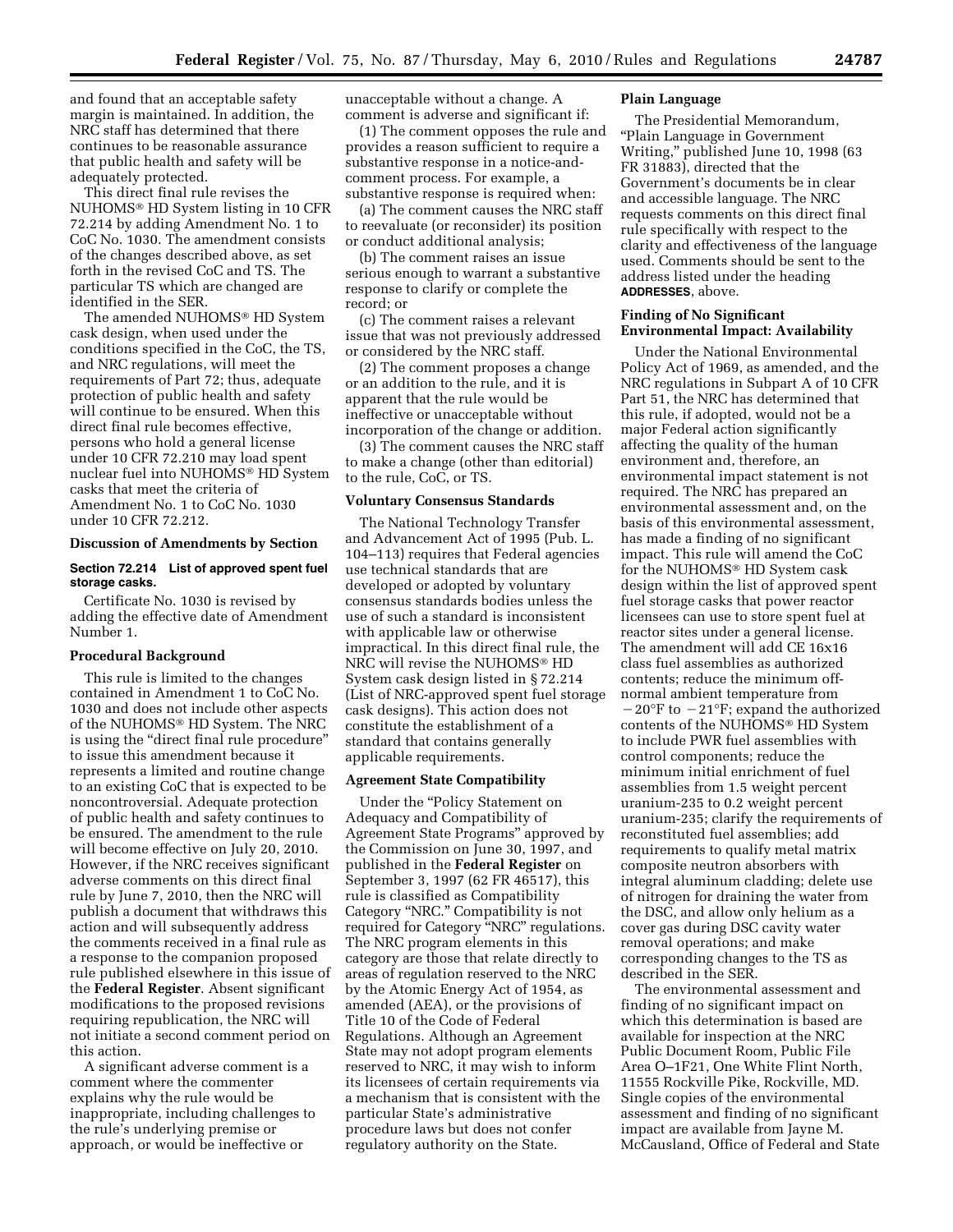Materials and Environmental Management Programs, U.S. Nuclear Regulatory Commission, Washington, DC 20555–0001, telephone (301) 415– 6219, e-mail *Jayne.McCausland@nrc.gov.* 

**Paperwork Reduction Act Statement** 

This rule does not contain any information collection requirements and, therefore, is not subject to the Paperwork Reduction Act of 1995 (44 U.S.C. 3501 *et seq.*). Existing requirements were approved by the Office of Management and Budget, Approval Number 3150–0132.

#### **Public Protection Notification**

The NRC may not conduct or sponsor, and a person is not required to respond to, a request for information or an information collection requirement unless the requesting document displays a currently valid OMB control number.

#### **Regulatory Analysis**

On July 18, 1990 (55 FR 29181), the NRC issued an amendment to 10 CFR Part 72 to provide for the storage of spent nuclear fuel under a general license in cask designs approved by the NRC. Any nuclear power reactor licensee can use NRC-approved cask designs to store spent nuclear fuel if it notifies the NRC in advance, the spent fuel is stored under the conditions specified in the cask's CoC, and the conditions of the general license are met. A list of NRC-approved cask designs is contained in 10 CFR 72.214. On December 11, 2006 (71 FR 71463), the NRC issued an amendment to Part 72 that approved the NUHOMS® HD System cask design by adding it to the list of NRC-approved cask designs in 10 CFR 72.214. On November 1, 2007, and as supplemented on December 15, 2008, February 19, April 30, May 26, and June 10, 2009, the certificate holder (TN) submitted an application to the NRC to amend CoC No. 1030 to add CE 16x16 class fuel assemblies as authorized contents; reduce the minimum offnormal ambient temperature from  $-20^{\circ}$ F to  $-21^{\circ}$ F; expand the authorized contents of the NUHOMS® HD System to include PWR fuel assemblies with control components; reduce the minimum initial enrichment of fuel assemblies from 1.5 weight percent uranium-235 to 0.2 weight percent uranium-235; clarify the requirements of reconstituted fuel assemblies; add requirements to qualify metal matrix composite neutron absorbers with integral aluminum cladding; delete use of nitrogen for draining the water from the DSC, and allow only helium as a

cover gas during DSC cavity water removal operations; and make corresponding changes to the TS as described in the SER.

The alternative to this action is to withhold approval of Amendment No. 1 and to require any Part 72 general licensee, seeking to load fuel into NUHOMS® HD System casks under the changes described in Amendment No. 1, to request an exemption from the requirements of 10 CFR 72.212 and 72.214. Under this alternative, each interested Part 72 licensee would have to prepare, and the NRC would have to review, a separate exemption request, thereby increasing the administrative burden upon the NRC and the costs to each licensee.

Approval of the direct final rule is consistent with previous NRC actions. Further, as documented in the SER and the environmental assessment, the direct final rule will have no adverse effect on public health and safety. This direct final rule has no significant identifiable impact or benefit on other Government agencies. Based on this regulatory analysis, the NRC concludes that the requirements of the direct final rule are commensurate with the NRC's responsibilities for public health and safety and the common defense and security. No other available alternative is believed to be as satisfactory, and thus, this action is recommended.

### **Regulatory Flexibility Certification**

Under the Regulatory Flexibility Act of 1980 (5 U.S.C. 605(b)), the NRC certifies that this rule will not, if issued, have a significant economic impact on a substantial number of small entities. This direct final rule affects only nuclear power plant licensees and TN. These entities do not fall within the scope of the definition of ''small entities'' set forth in the Regulatory Flexibility Act or the size standards established by the NRC (10 CFR 2.810).

### **Backfit Analysis**

The NRC has determined that the backfit rule (10 CFR 72.62) does not apply to this direct final rule because this amendment does not involve any provisions that would impose backfits as defined in 10 CFR Chapter I. Therefore, a backfit analysis is not required.

### **Congressional Review Act**

Under the Congressional Review Act of 1996, the NRC has determined that this action is not a major rule and has verified this determination with the Office of Information and Regulatory Affairs, Office of Management and Budget.

#### **List of Subjects in 10 CFR Part 72**

Administrative practice and procedure, Hazardous waste, Nuclear materials, Occupational safety and health, Radiation protection, Reporting and recordkeeping requirements, Security measures, Spent fuel, Whistleblowing.

■ For the reasons set out in the preamble and under the authority of the Atomic Energy Act of 1954, as amended; the Energy Reorganization Act of 1974, as amended; the Nuclear Waste Policy Act of 1982, as amended; and 5 U.S.C. 552 and 553; the NRC is adopting the following amendments to 10 CFR Part 72.

## **PART 72—LICENSING REQUIREMENTS FOR THE INDEPENDENT STORAGE OF SPENT NUCLEAR FUEL, HIGH-LEVEL RADIOACTIVE WASTE, AND REACTOR-RELATED GREATER THAN CLASS C WASTE**

■ 1. The authority citation for Part 72 continues to read as follows:

**Authority:** Secs. 51, 53, 57, 62, 63, 65, 69, 81, 161, 182, 183, 184, 186, 187, 189, 68 Stat. 929, 930, 932, 933, 934, 935, 948, 953, 954, 955, as amended, sec. 234, 83 Stat. 444, as amended (42 U.S.C. 2071, 2073, 2077, 2092, 2093, 2095, 2099, 2111, 2201, 2232, 2233, 2234, 2236, 2237, 2238, 2282); sec. 274, Pub. L. 86–373, 73 Stat. 688, as amended (42 U.S.C. 2021); sec. 201, as amended, 202, 206, 88 Stat. 1242, as amended, 1244, 1246 (42 U.S.C. 5841, 5842, 5846); Pub. L. 95–601, sec. 10, 92 Stat. 2951 as amended by Pub. L. 102– 486, sec. 7902, 106 Stat. 3123 (42 U.S.C. 5851); sec. 102, Pub. L. 91–190, 83 Stat. 853 (42 U.S.C. 4332); secs. 131, 132, 133, 135, 137, 141, Pub. L. 97–425, 96 Stat. 2229, 2230, 2232, 2241, sec. 148, Pub. L. 100–203, 101 Stat. 1330–235 (42 U.S.C. 10151, 10152, 10153, 10155, 10157, 10161, 10168); sec. 1704, 112 Stat. 2750 (44 U.S.C. 3504 note); sec. 651(e), Pub. L. 109–58, 119 Stat. 806–10 (42 U.S.C. 2014, 2021, 2021b, 2111).

Section 72.44(g) also issued under secs. 142(b) and 148(c), (d), Pub. L. 100–203, 101 Stat. 1330–232, 1330–236 (42 U.S.C. 10162(b), 10168(c),(d)). Section 72.46 also issued under sec. 189, 68 Stat. 955 (42 U.S.C. 2239); sec. 134, Pub. L. 97–425, 96 Stat. 2230 (42 U.S.C. 10154). Section 72.96(d) also issued under sec. 145(g), Pub. L. 100–203, 101 Stat. 1330–235 (42 U.S.C. 10165(g)). Subpart J also issued under secs. 2(2), 2(15), 2(19), 117(a), 141(h), Pub. L. 97–425, 96 Stat. 2202, 2203, 2204, 2222, 2244 (42 U.S.C. 10101, 10137(a), 10161(h)). Subparts K and L are also issued under sec. 133, 98 Stat. 2230 (42 U.S.C. 10153) and sec. 218(a), 96 Stat. 2252 (42 U.S.C. 10198).

■ 2. In § 72.214, Certificate of Compliance 1030 is revised to read as follows: